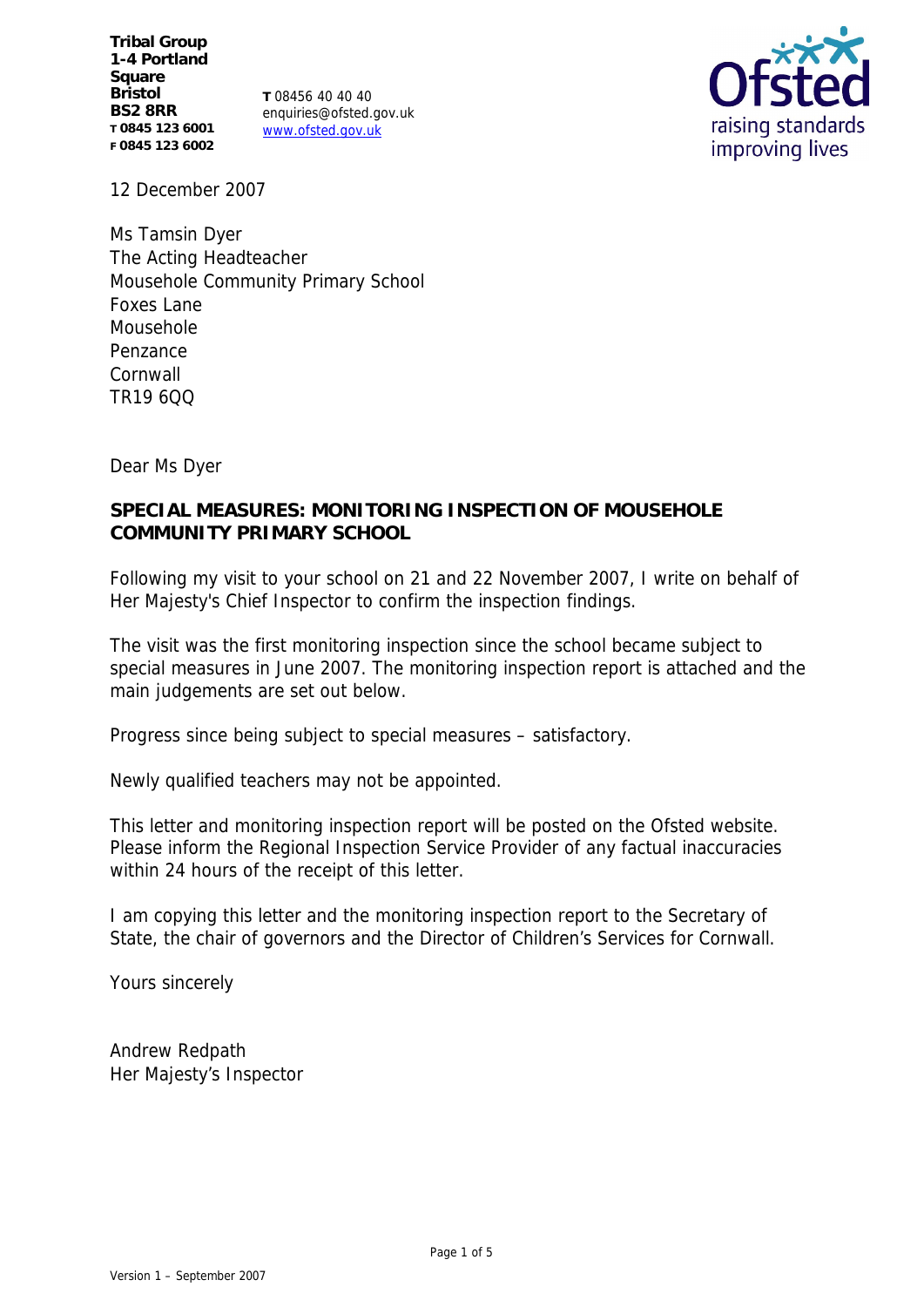

**SPECIAL MEASURES: MONITORING OF MOUSEHOLE COMMUNITY PRIMARY SCHOOL** 

**Report from the first monitoring inspection: 21 and 22 November 2007** 

## **Evidence**

I observed lessons, scrutinised documents and met with the acting headteacher, governors, teachers and a representative from the local authority (LA). I also held discussions with pupils and observed a meeting of the school council.

### **Context**

Since the school was made subject to special measures, the substantive headteacher has resigned and the acting headteacher joined the school in September 2007. The school has reduced the number of classes from four to three. One teacher has left the school and not been replaced and two additional teaching assistants have been appointed.

### **Achievement and standards**

Achievement and standards are satisfactory. Children enter the school with standards which are slightly below those normally found and make satisfactory progress in the Foundation Stage. By the end of Year 2 pupils achieve results which are in line with, or slightly above, the national average. Fewer pupils achieve higher levels in writing than the national average and the school has identified this as an area for improvement.

By the end of Year 6 pupils achieve higher results than found nationally, with particularly high achievement in English. The year group is often quite small and results vary each year due to small changes in the performance of a few pupils. Also, some of the school's past assessment information is unreliable. However, given their results at the end of Year 2, progress is at least as expected. The school has introduced more thorough arrangements for the assessment and recording of pupils' achievement which should provide a more accurate picture of future progress.

#### **Personal development and well-being**

Pupils display positive attitudes and their behaviour is good both in lessons and around the school. They are polite and friendly and enjoy coming to school. They are pleased to talk about their work and feel that the school's improved arrangements for assessment and monitoring are helping them to make better progress. Attendance is close to the national average. Whilst there is no unauthorised absence, authorised absence is higher than average.

Pupils have a good understanding of the need to eat healthy food and take exercise. This is reinforced through the high quality of food provided by the school at dinner time and the healthy snacks and fruit available in the school tuck shop. Pupils take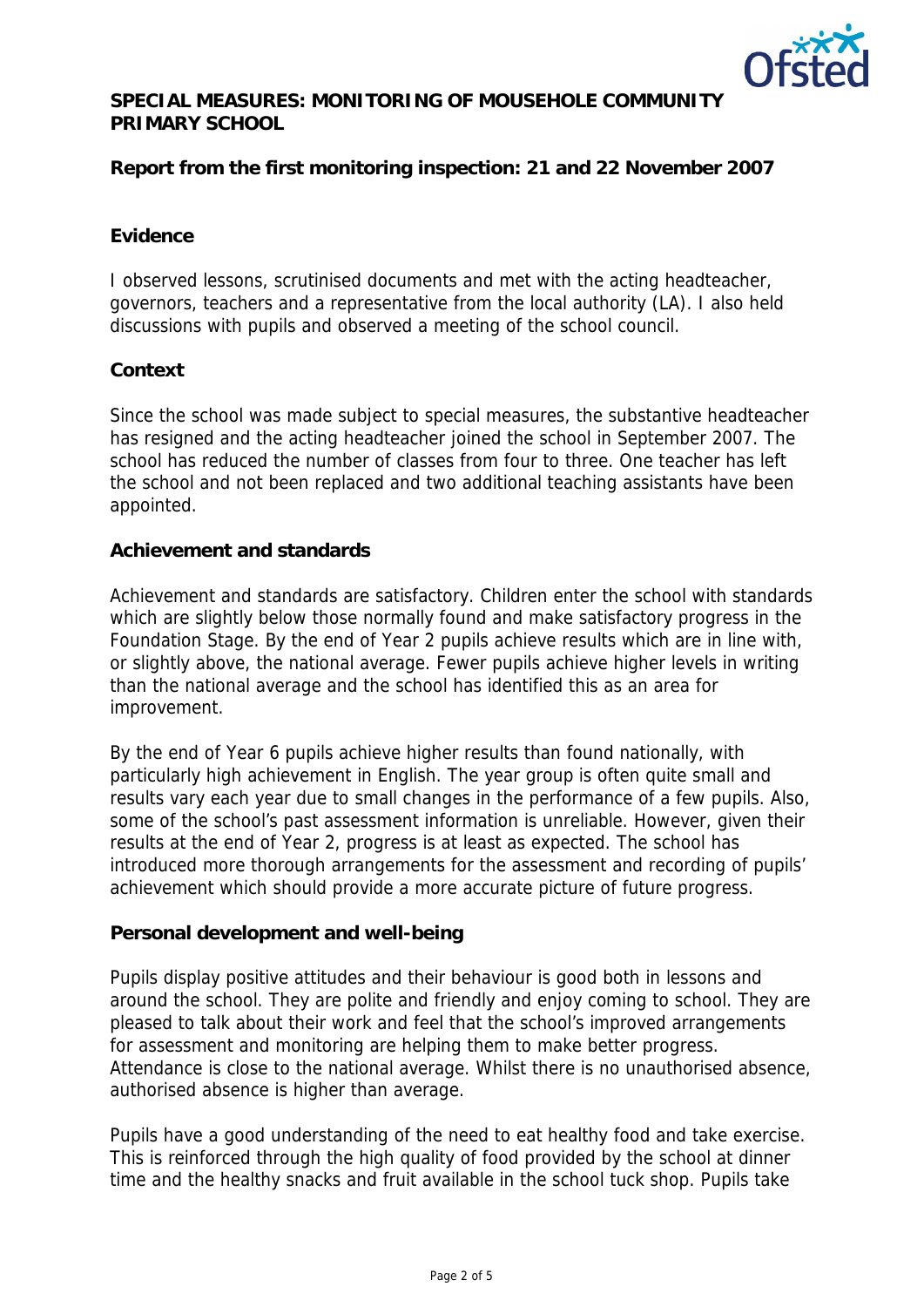

regular exercise in physical education lessons and when they participate in inter school sports events.

Pupils learn to take responsibility when they run the playground 'buddy bus stop', serve on the school council, or act as monitors looking after equipment. Their achievements and successes are celebrated when pupils receive awards in weekly assemblies to which their parents are invited. Pupils take part in local festivals which celebrate Cornwall's heritage. They have improved their knowledge of other cultures and have a satisfactory awareness of different religious festivals. This is promoted successfully in religious education lessons and when they study life in other countries, for example in projects on Africa or Fair Trade.

# **Quality of provision**

The quality of teaching and learning is satisfactory. There is a harmonious and purposeful atmosphere in lessons. Classrooms have interesting and lively displays which effectively support learning. Teachers use praise and encouragement well to help pupils try their best. The school has introduced a good system for setting targets and assessing regularly pupils' progress which is helping to raise standards. Teachers and pupils know more accurately the level at which they are working and what needs to be done to improve. Standards in writing are assessed each half term and in reading and mathematics they are assessed termly. Teachers have established a reliable starting point for each pupil and are using this information to set appropriate work for the different abilities in lessons, although sometimes the more capable pupils do not have enough opportunity to develop their own ideas and work independently. Teachers plan lessons thoroughly and are adept at using questioning to check pupils' understanding. Opportunities for pupils to discuss their own and each other's work are sometimes limited.

Teachers have worked hard to reorganise the curriculum and much has been achieved since the start of the present academic year. A four year rolling programme of topics has been introduced from Year 3 to Year 6 which ensures pupils in mixed age classes study different topics as they move up the school. Since the reduction in the number of classes from four to three, staff have assumed responsibility for planning for a new class which includes groups from the Foundation Stage, Year 1 and Year 2. The school is using focused support from the LA to establish planning for this class. A good start has been made and current arrangements are satisfactory. Further work is taking place to strike the right balance between organising groups around age and/or ability. The curriculum is extended by a good range of visits to local places of interest, such as the Eden Project and the Falmouth Film Festival. After school clubs are popular and are often organised and run by parents. Local artists also visit the school to work on various projects.

The school has improved its systems for guiding and supporting students in their work. Books are marked regularly with helpful suggestions for improvement. Staff discuss progress regularly with pupils and, as a result, they are aware of their targets and what they need to do to improve. Pupils with learning difficulties and/or disabilities are generally included in the life of the school. Teachers are aware of their needs and adapt work accordingly. Those with a statement of special educational needs receive appropriate individual support in school and additional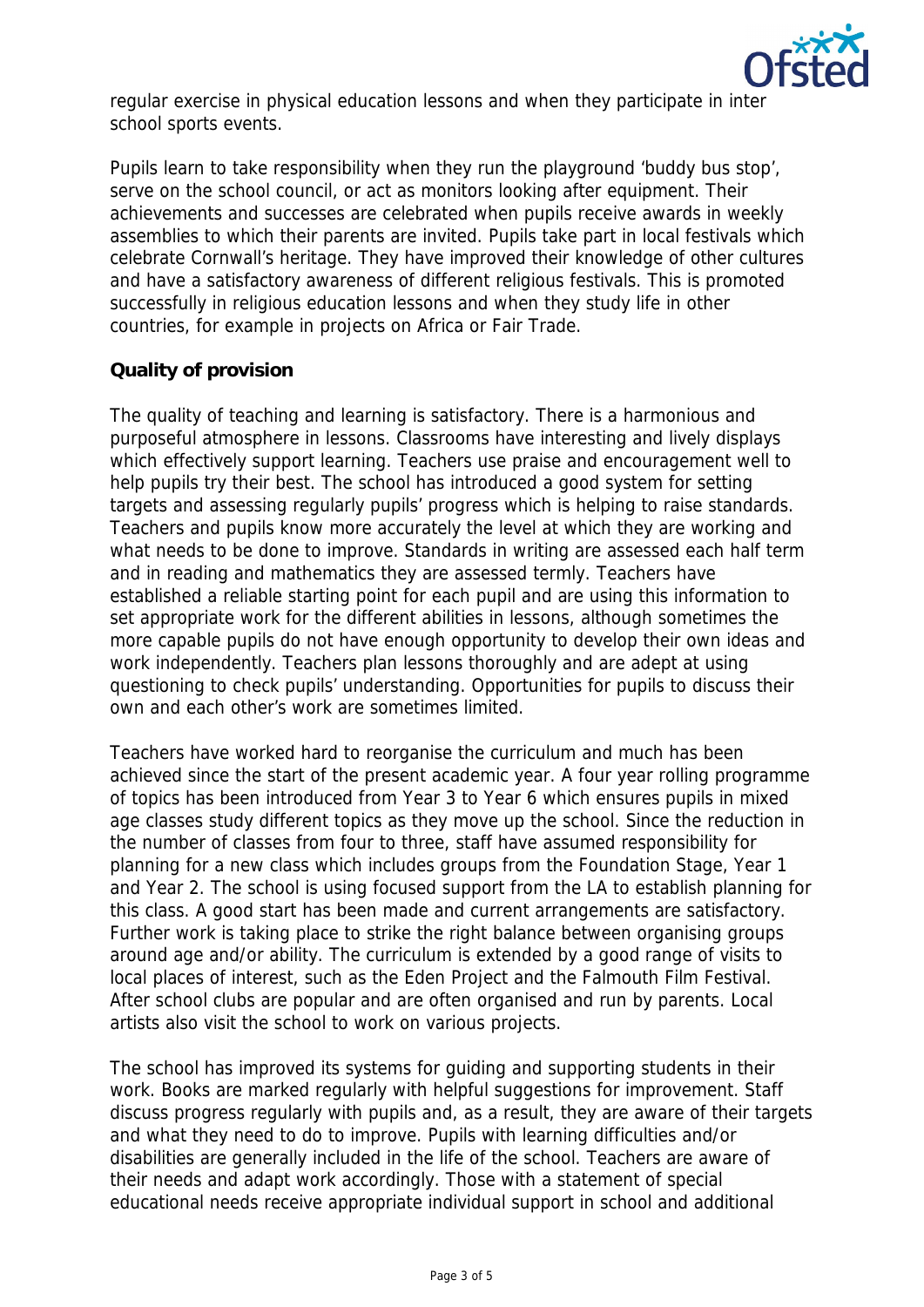

advice from visiting professionals. Some policies relating to the health and safety of pupils are currently being considered by the school and have yet to be finalised.

Progress on the areas for improvement identified by the inspection in June 2007:

- improve systems for assessing pupils' progress and ensure that teachers use the information gained to plan for the range of different abilities and ages in their classes – good
- improve curricular planning to ensure that pupils' skills are developed systematically as they move through the school, and pupils know what they will be doing each day – satisfactory.

## **Leadership and management**

Leadership and management have improved significantly. The acting headteacher provides a clear focus on tackling areas identified for improvement by the last inspection and has successfully engaged staff in working more closely as a team. Consequently, several changes have been introduced in a relatively short period of time which are already raising the school's performance. Teaching and learning are monitored regularly and areas for improvement discussed. Staff have worked together to improve the quality of assessment information and it now shows more accurately how well pupils are achieving. Curricular planning has improved and sets out clearly which topics are taught in each year whilst ensuring there is appropriate coverage of each subject. The school also receives strong support from parents and the local community.

The school is building a clearer picture of its strengths and areas for development and its capacity for further improvement is becoming more secure. Systems for collecting data have been established which are being used effectively to show the progress of different groups of pupils and to identify individuals who are falling behind. There are suitable plans in place to help raise standards which are reviewed regularly. It is intended that curricular leaders will take on new responsibilities for improving teaching and planning in the core subjects of English, mathematics and science from the beginning of the spring term. They have not yet had their responsibilities set out in detail and the relevant professional development and support are not fully in place. The status of the school's leadership has only been clarified recently following the resignation of the substantive headteacher. The acting headteacher has made a commitment to remain at the school until the end of the academic year and provide much needed continuity in leadership. The LA is taking steps to enable the governing body to make a permanent appointment to the position of headteacher. Following the last inspection, changes in membership of the governing body weakened its ability to provide support and challenge to the school. The governing body has recently attracted new members and it is now in a better position to help the school move forward. Several governors have benefitted from training to help define more clearly their roles and responsibilities. A committee structure to oversee areas of the school's performance has been established and several governors have visited the school and reported on aspects of its work. These arrangements have not yet been in place long enough to have a significant impact on the school's work.

Progress on the areas for improvement identified by the inspection in June 2007: